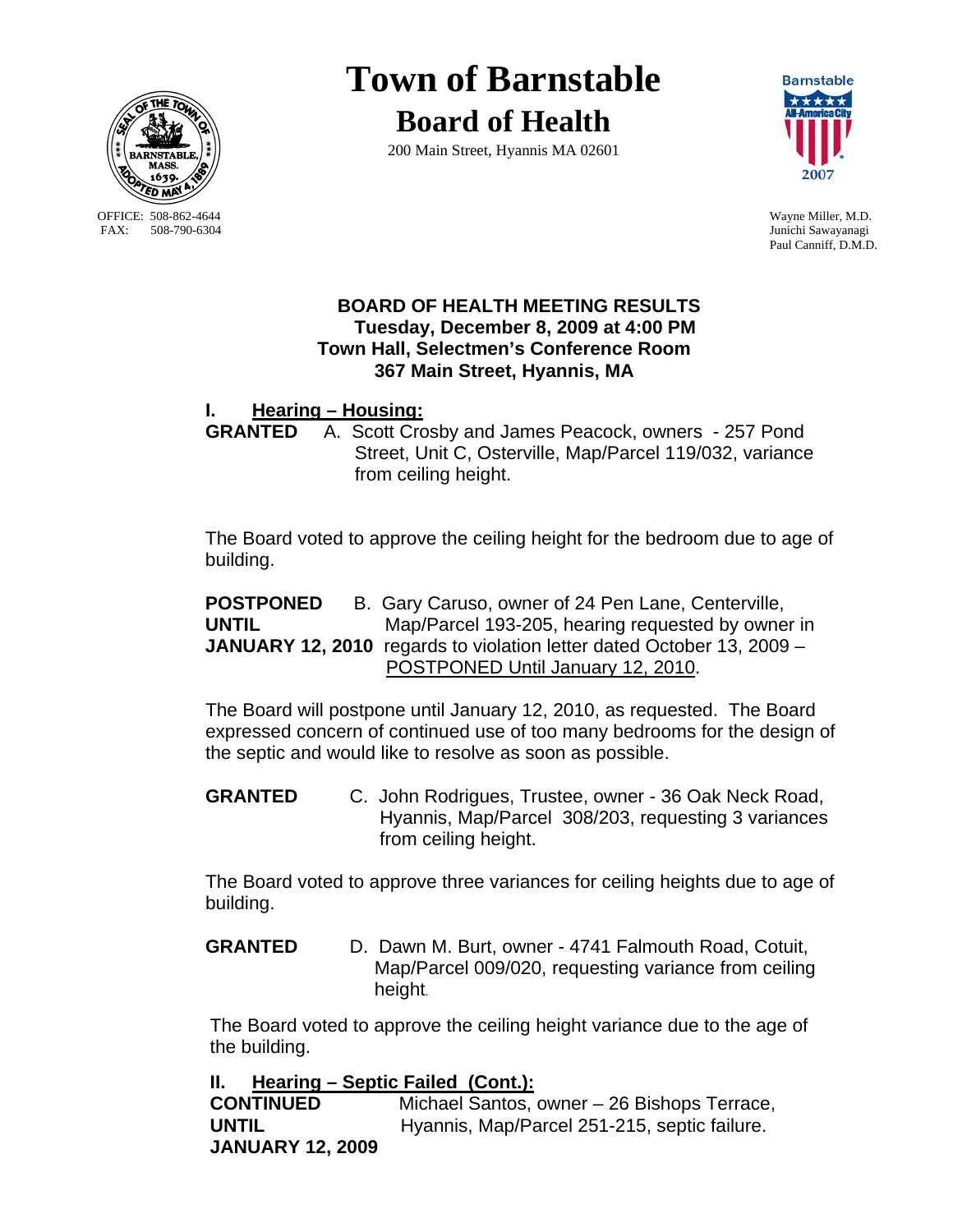The Board requested the septic continue to be pumped as needed and would like the following information: 1) what zone the lot is in, 2) what is the anticipated use of the building, 3) is sewer anticipated in the area soon. If the unit is to be used for rental, the septic may likely endure heavy use. The Board voted to Continue to the January 12, 2010, Board of Health meeting.

### **III. Variance – Septic (New):**

| <b>GRANTED</b>    | Dan Ojala, Down Cape Engineering, representing Mark  |
|-------------------|------------------------------------------------------|
| <b>WITH</b>       | Fazio, owner, 36 Deacon Court, Barnstable,           |
| <b>CONDITIONS</b> | Map/Parcel 300-054, 1.73 acre lot, (4) variances,    |
|                   | reduction in setbacks to wetlands, new construction. |

The Board voted to approve the four variances of setbacks to wetlands with the following conditions: 1) a revised plan be submitted with the correct of the base of the leaching system to 42.5, and 2) a 3-Bedroom Deed Restriction be properly recorded at the Barnstable County Registry of Deeds, and 3) a proper copy of the Deed Restriction be submitted to the Public Health Division.

#### **IV. Variance – Food (New):**

**DENIED** Louis Capolino, Caffe "E" Dolci – 430 Main Street, Hyannis, **WITH** grease trap variance previously granted, addition to menu. **CONDITIONS** 

The Board voted on the approval of the extended menu. (Unanimously, voted to DENY with the following requirements to avoid suspension: 1) Caffe "E" Dolci must return to the original approved menu, 2) clean up health inspection violations, 3) repair leak in ceiling and replace ceiling tiles, 3) bring waste pipe up to code and block off front section of refrigerator with piping, or close off refrigerator entirely, and 4) return to the Board at the January 12, 2010 meeting. If all items are satisfactory, the Board will consider the increased menu provided an additional GRD is installed.

#### **V. License: Disposal Works (Septic Installer): APPROVED** Jeffrey K. Morse, Marshfield, MA

The Board voted to approve Jeffrey Morse as a septic installer.

#### **VI. Proposed 18 bedroom Development:**

 Stage Coach Residence – 70 Stage Coach Road and 151 Oak Street, Centerville –Sandee Perry, Barnstable Housing Authority, determination of whether a shared IA system shall be required.